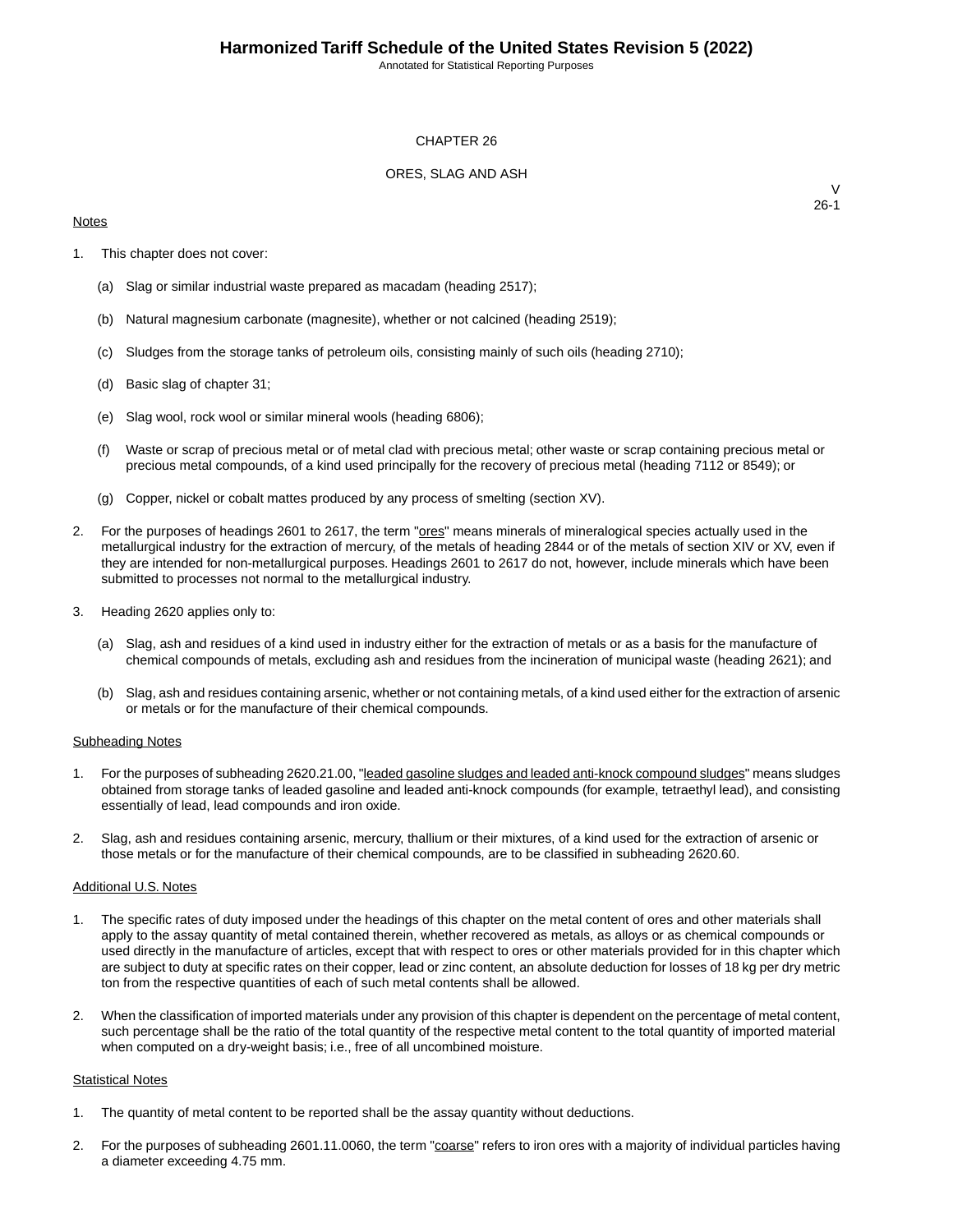Annotated for Statistical Reporting Purposes

Statistical Notes (con.) V 26-2

3. For the purposes of any of the ten-digit statistical reporting numbers appearing under the eight-digit subheadings 2603.00.00, 2604.00.00, 2607.00.00, 2608.00.00, 2616.10.00, 2616.90.00, 2620.19.60, 2620.21.00, 2620.29.00 or 2620.30.00, and the ten-digit statistical reporting numbers 2620.99.7560 and 2620.99.7580 for the eight-digit subheading specifying that a named metal content is to be reported, the weight and value of such metal contained in any shipment of the ores, concentrates, slag, ash or residues entered under such subheading shall be reported under each applicable statistical reporting number. If a product covered by one of these provisions includes more than one of the named metals, it would be necessary to enter multiple ten-digit subheadings with the weight and value of each metal indicated under the appropriate ten-digit subheading.

### Compiler's Note

The provisions of subchapter II of chapter 99 (Miscellaneous Tariff Bills or MTBs), the provisions of the Generalized System of Preferences (GSP) found in General Note 4 and most product exclusions from the additional tariffs on products of China in subchapter III of chapter 99 expired on December 31, 2020. However, no endnotes or footnotes relating to these provisions have been deleted as of the issue date of this edition.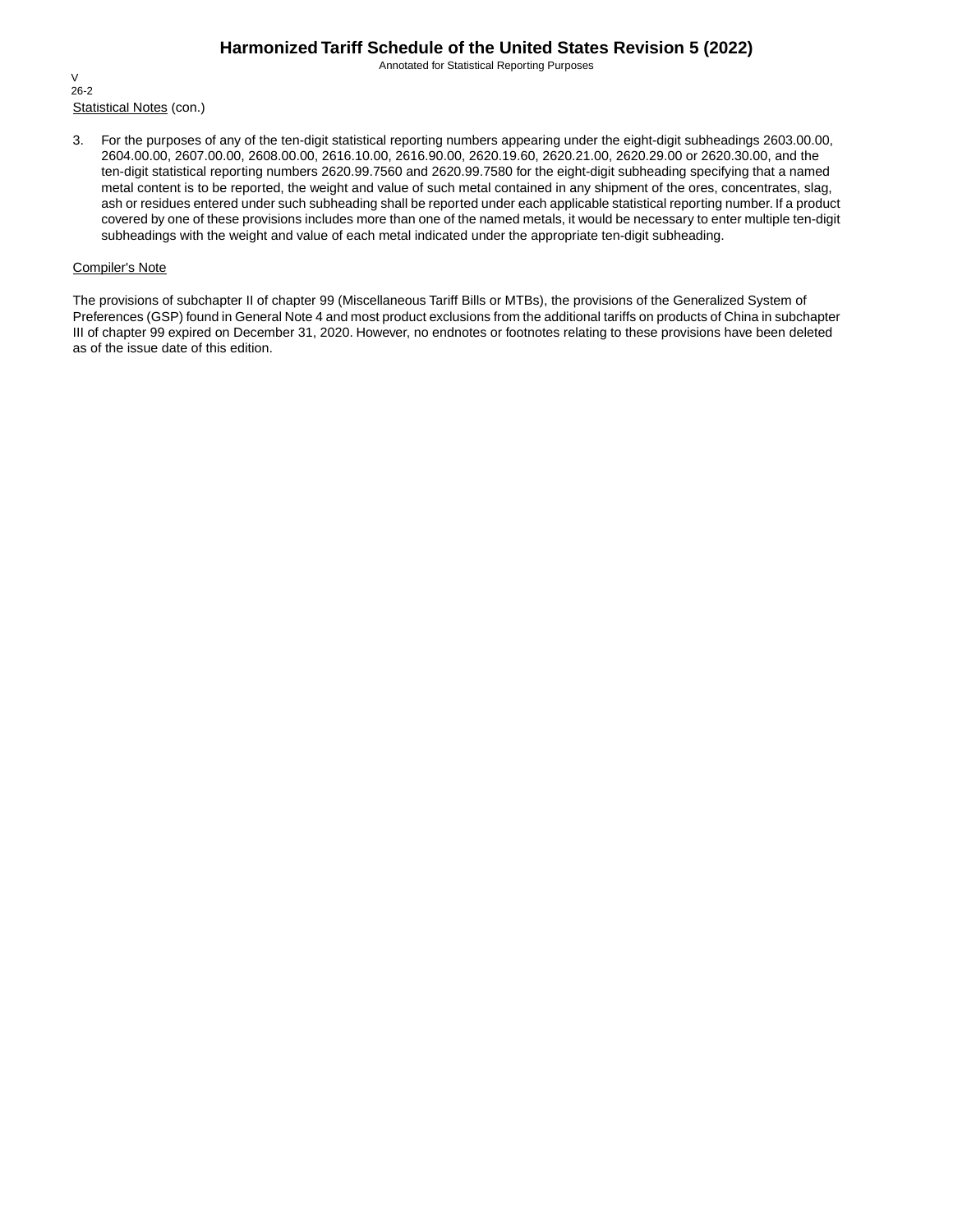Annotated for Statistical Reporting Purposes

|            |                                                                                                         | Unit                                                                                 |                                                                                                                                                                | Rates of Duty                                         |                                                                                       |
|------------|---------------------------------------------------------------------------------------------------------|--------------------------------------------------------------------------------------|----------------------------------------------------------------------------------------------------------------------------------------------------------------|-------------------------------------------------------|---------------------------------------------------------------------------------------|
| fix        |                                                                                                         | Quantity                                                                             | General                                                                                                                                                        | Special                                               | $\overline{2}$                                                                        |
| 30         | Iron ores and concentrates, including roasted iron pyrites:                                             |                                                                                      |                                                                                                                                                                |                                                       | Free                                                                                  |
| 60         | Ores:                                                                                                   |                                                                                      |                                                                                                                                                                |                                                       |                                                                                       |
| 90<br>30   |                                                                                                         |                                                                                      |                                                                                                                                                                |                                                       | Free                                                                                  |
| 60         |                                                                                                         |                                                                                      |                                                                                                                                                                |                                                       |                                                                                       |
| 00         |                                                                                                         |                                                                                      |                                                                                                                                                                |                                                       | Free                                                                                  |
|            |                                                                                                         |                                                                                      |                                                                                                                                                                |                                                       | $2.2¢/kg$ on<br>manganese<br>content                                                  |
| 40         | Containing less than 47 percent by weight of                                                            | Mn kg                                                                                |                                                                                                                                                                |                                                       |                                                                                       |
| 60         | Containing 47 percent or more by weight of manganese                                                    | Mn kg                                                                                |                                                                                                                                                                |                                                       |                                                                                       |
|            |                                                                                                         |                                                                                      | 1.7¢/kg on lead<br>content                                                                                                                                     | CO, D, E, IL, JO,<br>KR, MA, OM, P,<br>PA, PE, S, SG) | copper<br>$content +$<br>3.3¢/kg on<br>lead content<br>$+3.7$ ¢/kg on<br>zinc content |
| 10         |                                                                                                         |                                                                                      |                                                                                                                                                                |                                                       |                                                                                       |
| 20         |                                                                                                         |                                                                                      |                                                                                                                                                                |                                                       |                                                                                       |
| 30         |                                                                                                         |                                                                                      |                                                                                                                                                                |                                                       |                                                                                       |
| 40         |                                                                                                         |                                                                                      |                                                                                                                                                                |                                                       |                                                                                       |
| 50         |                                                                                                         |                                                                                      |                                                                                                                                                                |                                                       |                                                                                       |
|            | Nickel ores and concentrates.                                                                           |                                                                                      |                                                                                                                                                                |                                                       | Free                                                                                  |
| 40         |                                                                                                         |                                                                                      |                                                                                                                                                                |                                                       |                                                                                       |
| 80         |                                                                                                         |                                                                                      |                                                                                                                                                                |                                                       |                                                                                       |
|            |                                                                                                         | Co kg                                                                                | Free                                                                                                                                                           |                                                       | Free                                                                                  |
| 30         | Bauxite, calcined:                                                                                      |                                                                                      | Free                                                                                                                                                           |                                                       | \$1/t                                                                                 |
| 60<br>90   |                                                                                                         |                                                                                      |                                                                                                                                                                |                                                       |                                                                                       |
|            |                                                                                                         |                                                                                      |                                                                                                                                                                |                                                       |                                                                                       |
| 2602.00.00 | Stat.<br>Suf-<br>2601.11.00<br>2601.12.00<br>90<br>2601.20.00<br>2604.00.00<br>2605.00.00<br>2606.00.00 | <b>Article Description</b><br>Manganese ores and concentrates, including ferruginous | of<br>Iron ores and concentrates, other than roasted iron pyrites:<br>manganese ores and concentrates with a manganese content<br>  kg<br>Ag $g^2$<br>Au $g^2$ | $\textsf{Free}^{\frac{1}{2}}$<br>Free <sup>1/</sup>   | Free (A, AU, BH, CL, 8.8¢/kg on                                                       |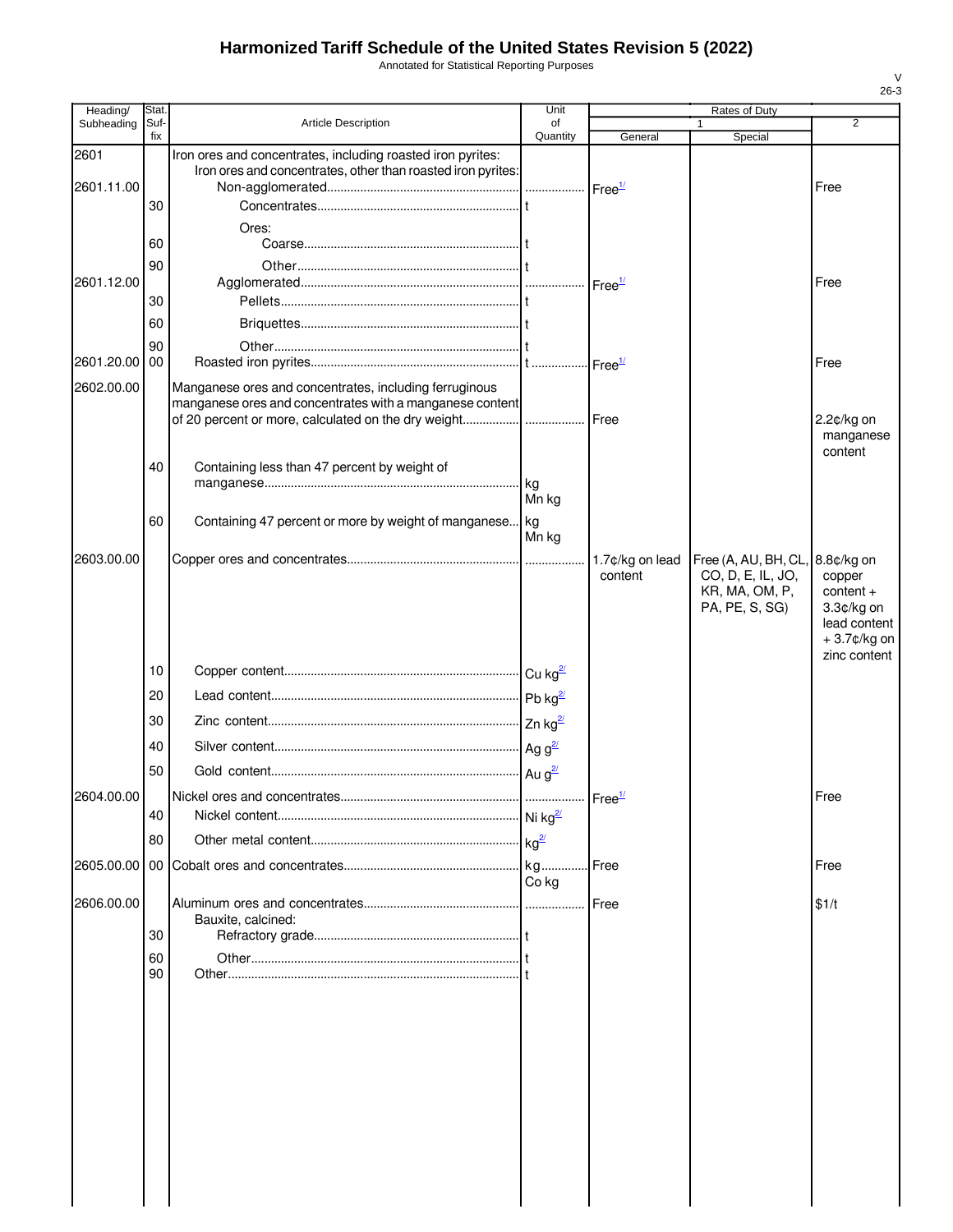Annotated for Statistical Reporting Purposes

| ۰. |  |
|----|--|

| Heading/                       | Stat.       |                                                                                                                                          | Unit                             |                                          | Rates of Duty                                                                            |                                                                                                  |
|--------------------------------|-------------|------------------------------------------------------------------------------------------------------------------------------------------|----------------------------------|------------------------------------------|------------------------------------------------------------------------------------------|--------------------------------------------------------------------------------------------------|
| Subheading                     | Suf-<br>fix | Article Description                                                                                                                      | of<br>Quantity                   | General                                  | 1<br>Special                                                                             | $\overline{2}$                                                                                   |
| 2607.00.00                     |             |                                                                                                                                          |                                  | 1.1¢/kg on lead<br>content <sup>1/</sup> | Free (A, AU, BH, CL, 8.8¢/kg on<br>CO, D, E, IL, JO,<br>KR, MA, OM, P,<br>PA, PE, S, SG) | copper<br>$content +$<br>$3.3¢/kg$ on<br>lead content<br>+3.7¢/kg on                             |
|                                | 10          |                                                                                                                                          |                                  |                                          |                                                                                          | zinc content                                                                                     |
|                                | 20          |                                                                                                                                          |                                  |                                          |                                                                                          |                                                                                                  |
|                                | 30          |                                                                                                                                          |                                  |                                          |                                                                                          |                                                                                                  |
|                                | 40          |                                                                                                                                          |                                  |                                          |                                                                                          |                                                                                                  |
|                                | 50          |                                                                                                                                          |                                  |                                          |                                                                                          |                                                                                                  |
| 2608.00.00                     |             |                                                                                                                                          |                                  | Free                                     |                                                                                          | 8.8¢/kg on<br>copper<br>$content +$<br>3.3¢/kg on<br>lead content<br>+3.7¢/kg on<br>zinc content |
|                                | 10          |                                                                                                                                          |                                  |                                          |                                                                                          |                                                                                                  |
|                                | 20          |                                                                                                                                          |                                  |                                          |                                                                                          |                                                                                                  |
|                                | 30          |                                                                                                                                          |                                  |                                          |                                                                                          |                                                                                                  |
|                                | 40          |                                                                                                                                          |                                  |                                          |                                                                                          |                                                                                                  |
|                                | 50          |                                                                                                                                          |                                  |                                          |                                                                                          |                                                                                                  |
| 2609.00.00                     | 00          |                                                                                                                                          | Sn t                             | Free                                     |                                                                                          | Free                                                                                             |
| 2610.00.00                     | 20          | Having a chromium content equivalent to not more than                                                                                    | $Cr2O3$ t                        | Free                                     |                                                                                          | Free                                                                                             |
|                                | 40          | Having a chromium content equivalent to more than 40<br>percent but less than 46 percent chromic oxide (Cr <sub>2</sub> O <sub>3</sub> ) | $Cr2O3$ t                        |                                          |                                                                                          |                                                                                                  |
|                                | 60          | Having a chromium content equivalent to 46 percent or                                                                                    | Cr <sub>2</sub> O <sub>3</sub> t |                                          |                                                                                          |                                                                                                  |
| 2611.00                        |             | Tungsten ores and concentrates:                                                                                                          |                                  |                                          |                                                                                          |                                                                                                  |
| 2611.00.30 00                  |             |                                                                                                                                          | kg<br>W kg                       | Free                                     |                                                                                          | \$1.10/kg on<br>tungsten<br>content                                                              |
| 2611.00.60 00                  |             |                                                                                                                                          | W kg                             | tungsten<br>content                      | Free (A*, AU, BH,<br>CL, CO, D, E, IL,<br>JO, KR, MA, OM,<br>P, PA, PE, S, SG)           | \$1.10/kg on<br>tungsten<br>content                                                              |
| 2612                           |             | Uranium or thorium ores and concentrates:                                                                                                |                                  |                                          |                                                                                          |                                                                                                  |
| 2612.10.00 00<br>2612.20.00 00 |             |                                                                                                                                          |                                  |                                          |                                                                                          | Free<br>Free                                                                                     |
|                                |             |                                                                                                                                          |                                  |                                          |                                                                                          |                                                                                                  |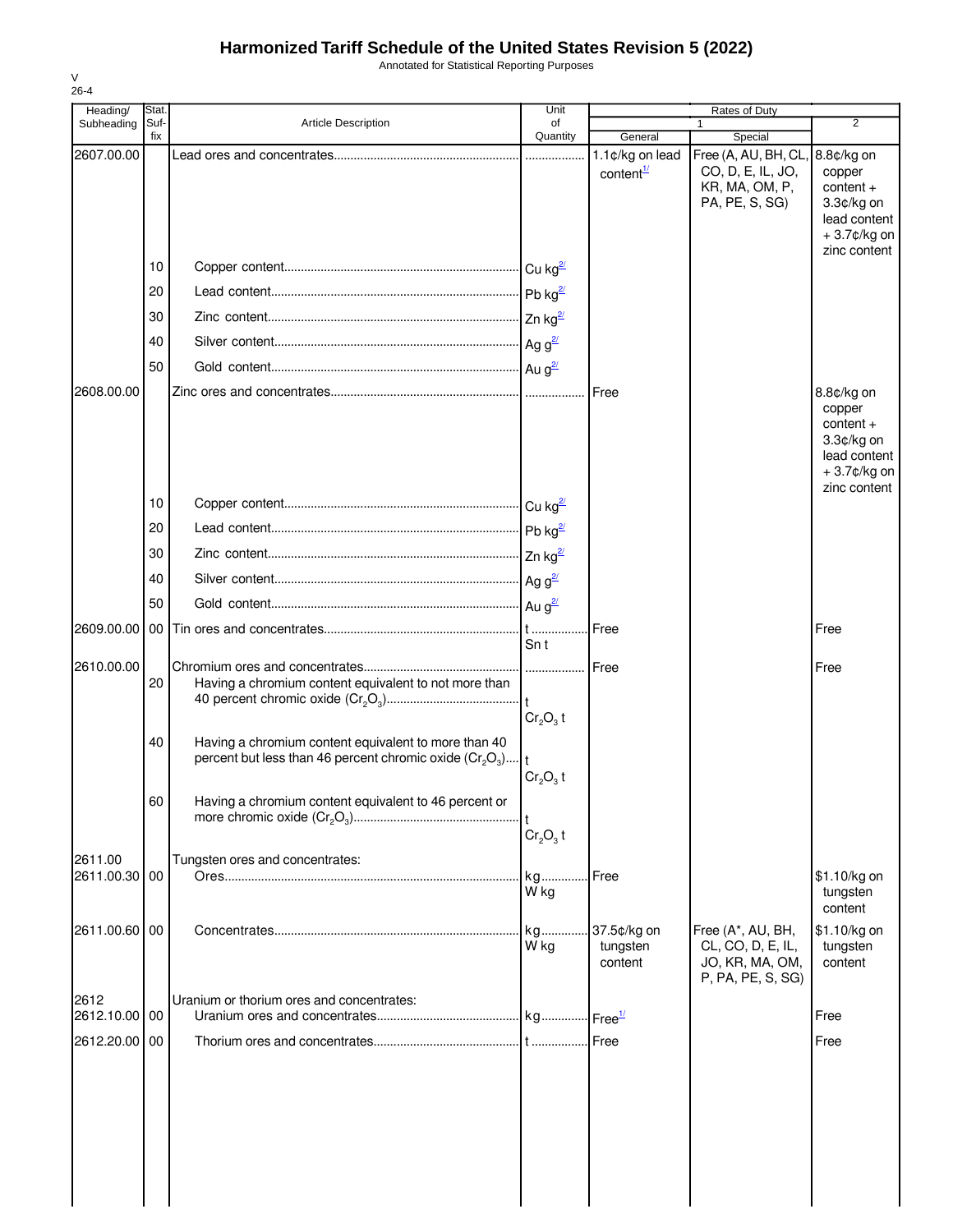Annotated for Statistical Reporting Purposes

| Heading/      | Stat.       |                                                           | Unit           |                 | Rates of Duty           |                |
|---------------|-------------|-----------------------------------------------------------|----------------|-----------------|-------------------------|----------------|
| Subheading    | Suf-<br>fix | Article Description                                       | of<br>Quantity | General         | $\mathbf{1}$<br>Special | $\overline{2}$ |
| 2613          |             | Molybdenum ores and concentrates:                         |                |                 |                         |                |
| 2613.10.00 00 |             |                                                           | kg             | 12.8¢/kg on     | Free (A+, AU, BH,       | \$1.10/kg on   |
|               |             |                                                           | Mo kg          | molybdenum      | CL, CO, D, E, IL,       | molybdenum     |
|               |             |                                                           |                | content $+1.8%$ | JO, KR, MA, OM,         | content +      |
|               |             |                                                           |                |                 | P, PA, PE, S, SG)       | 15%            |
| 2613.90.00 00 |             |                                                           |                | 17.8¢/kg on     | Free (A+, AU, BH,       | 77.2¢/kg on    |
|               |             |                                                           | Mo kg          | molybdenum      | CL, CO, D, E, IL,       | molybdenum     |
|               |             |                                                           |                | content         | JO, KR, MA, OM,         | content        |
|               |             |                                                           |                |                 | P, PA, PE, S, SG)       |                |
| 2614.00       |             | Titanium ores and concentrates:                           |                |                 |                         |                |
| 2614.00.30 00 |             |                                                           |                |                 |                         | 30%            |
|               |             |                                                           |                |                 |                         |                |
| 2614.00.60    |             |                                                           |                |                 |                         | Free           |
|               | 20          |                                                           |                |                 |                         |                |
|               | 40          |                                                           |                |                 |                         |                |
| 2615          |             | Niobium (columbium), tantalum, vanadium or zirconium ores |                |                 |                         |                |
|               |             | and concentrates:                                         |                |                 |                         |                |
| 2615.10.00 00 |             |                                                           |                |                 |                         | Free           |
|               |             |                                                           |                |                 |                         |                |
| 2615.90       |             | Other:                                                    |                |                 |                         |                |
| 2615.90.30 00 |             | Synthetic tantalum-niobium (columbium)                    |                |                 |                         |                |
|               |             |                                                           |                |                 |                         | 30%            |
| 2615.90.60    |             |                                                           |                |                 |                         | Free           |
|               | 30          | Niobium (columbium) ores and concentrates kg              |                |                 |                         |                |
|               | 60          |                                                           |                |                 |                         |                |
|               |             |                                                           |                |                 |                         |                |
|               | 90          |                                                           |                |                 |                         |                |
|               |             |                                                           | $V_2O_5$ kg    |                 |                         |                |
|               |             |                                                           |                |                 |                         |                |
|               |             |                                                           |                |                 |                         |                |
|               |             |                                                           |                |                 |                         |                |
|               |             |                                                           |                |                 |                         |                |
|               |             |                                                           |                |                 |                         |                |
|               |             |                                                           |                |                 |                         |                |
|               |             |                                                           |                |                 |                         |                |
|               |             |                                                           |                |                 |                         |                |
|               |             |                                                           |                |                 |                         |                |
|               |             |                                                           |                |                 |                         |                |
|               |             |                                                           |                |                 |                         |                |
|               |             |                                                           |                |                 |                         |                |
|               |             |                                                           |                |                 |                         |                |
|               |             |                                                           |                |                 |                         |                |
|               |             |                                                           |                |                 |                         |                |
|               |             |                                                           |                |                 |                         |                |
|               |             |                                                           |                |                 |                         |                |
|               |             |                                                           |                |                 |                         |                |
|               |             |                                                           |                |                 |                         |                |
|               |             |                                                           |                |                 |                         |                |
|               |             |                                                           |                |                 |                         |                |
|               |             |                                                           |                |                 |                         |                |
|               |             |                                                           |                |                 |                         |                |
|               |             |                                                           |                |                 |                         |                |
|               |             |                                                           |                |                 |                         |                |
|               |             |                                                           |                |                 |                         |                |
|               |             |                                                           |                |                 |                         |                |
|               |             |                                                           |                |                 |                         |                |
|               |             |                                                           |                |                 |                         |                |
|               |             |                                                           |                |                 |                         |                |
|               |             |                                                           |                |                 |                         |                |
|               |             |                                                           |                |                 |                         |                |
|               |             |                                                           |                |                 |                         |                |
|               |             |                                                           |                |                 |                         |                |
|               |             |                                                           |                |                 |                         |                |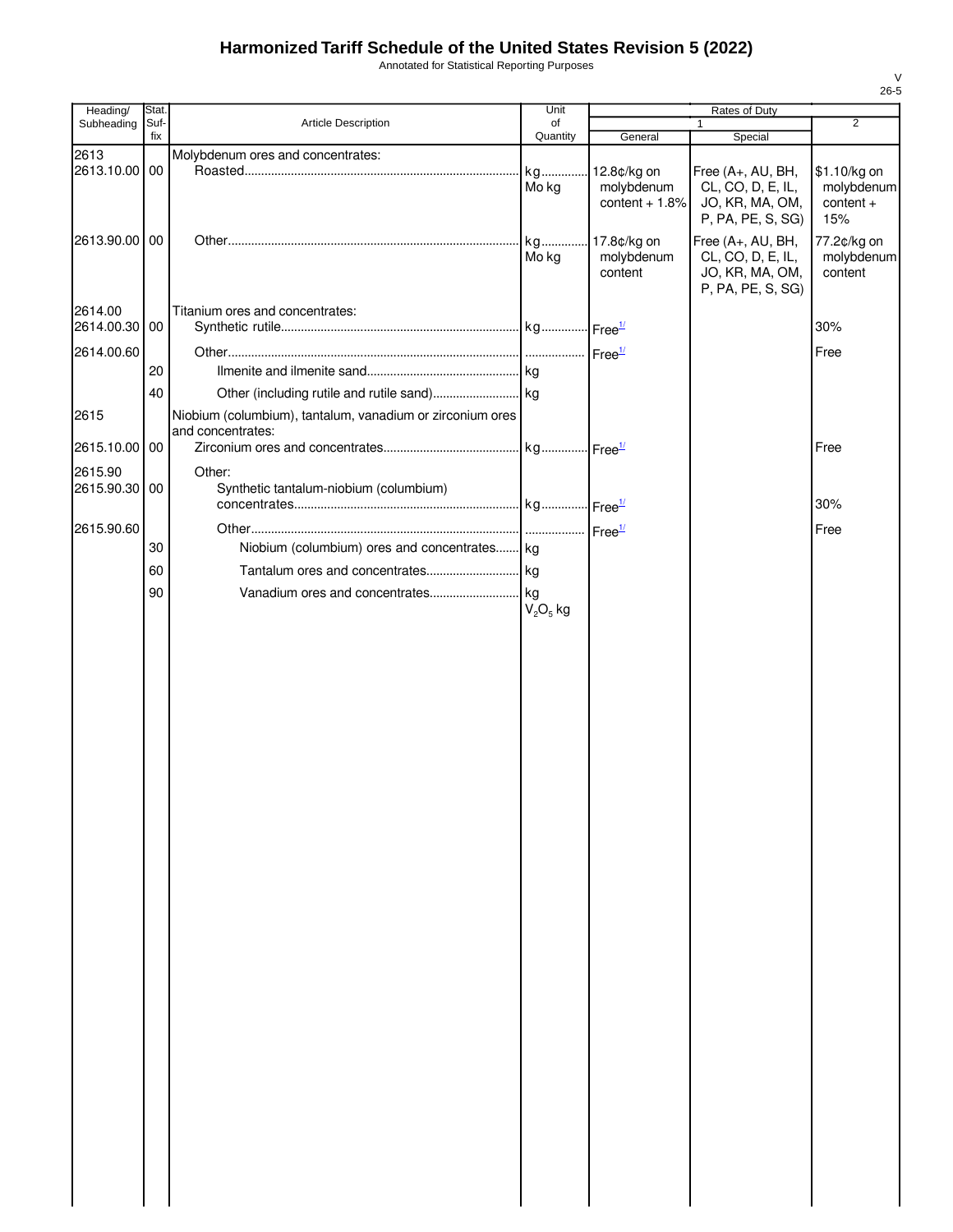Annotated for Statistical Reporting Purposes

| Heading/      | Stat.       |                                                              | Unit            |                                          | Rates of Duty                                                                  |                                                                                                  |
|---------------|-------------|--------------------------------------------------------------|-----------------|------------------------------------------|--------------------------------------------------------------------------------|--------------------------------------------------------------------------------------------------|
| Subheading    | Suf-<br>fix | <b>Article Description</b>                                   | of<br>Quantity  | General                                  | $\mathbf{1}$<br>Special                                                        | 2                                                                                                |
| 2616          |             | Precious metal ores and concentrates:                        |                 |                                          |                                                                                |                                                                                                  |
| 2616.10.00    |             |                                                              |                 | 0.8¢/kg on lead<br>content <sup>1/</sup> | Free (A+, AU, BH,<br>CL, CO, D, E, IL,<br>JO, KR, MA, OM,<br>P, PA, PE, S, SG) | 8.8¢/kg on<br>copper<br>$content +$<br>3.3¢/kg on<br>lead content<br>+3.7¢/kg on<br>zinc content |
|               | 10          |                                                              |                 |                                          |                                                                                |                                                                                                  |
|               | 20          |                                                              |                 |                                          |                                                                                |                                                                                                  |
|               | 30          |                                                              | Zn $kg^2$       |                                          |                                                                                |                                                                                                  |
|               | 40          |                                                              |                 |                                          |                                                                                |                                                                                                  |
|               | 80          |                                                              |                 |                                          |                                                                                |                                                                                                  |
| 2616.90.00    |             |                                                              |                 | 1.7¢/kg on lead<br>content $\frac{1}{2}$ | Free (A+, AU, BH,<br>CL, CO, D, E, IL,<br>JO, KR, MA, OM,<br>P, PA, PE, S, SG) | 8.8¢/kg on<br>copper<br>$content +$<br>3.3¢/kg on<br>lead content<br>+3.7¢/kg on                 |
|               | 10          |                                                              |                 |                                          |                                                                                | zinc content                                                                                     |
|               | 20          |                                                              |                 |                                          |                                                                                |                                                                                                  |
|               | 30          |                                                              |                 |                                          |                                                                                |                                                                                                  |
|               | 40          |                                                              |                 |                                          |                                                                                |                                                                                                  |
|               | 50          |                                                              | a <sup>2/</sup> |                                          |                                                                                |                                                                                                  |
| 2617          |             | Other ores and concentrates:                                 |                 |                                          |                                                                                |                                                                                                  |
| 2617.10.00    | 00          |                                                              |                 |                                          |                                                                                | Free                                                                                             |
|               |             |                                                              | Sb kg           |                                          |                                                                                |                                                                                                  |
| 2617.90.00    | 30          |                                                              |                 | Free <sup>1/</sup>                       |                                                                                | Free                                                                                             |
|               | 60          |                                                              |                 |                                          |                                                                                |                                                                                                  |
| 2618.00.00    | 00          | Granulated slag (slag sand) from the manufacture of iron or  |                 |                                          |                                                                                |                                                                                                  |
|               |             |                                                              |                 | Free <sup>1/</sup>                       |                                                                                | 10%                                                                                              |
| 2619.00       |             | Slag, dross (other than granulated slag), scalings and other |                 |                                          |                                                                                |                                                                                                  |
| 2619.00.30 00 |             | waste from the manufacture of iron or steel:                 |                 |                                          |                                                                                | 73.8¢/t                                                                                          |
| 2619.00.90 00 |             |                                                              |                 |                                          |                                                                                | Free                                                                                             |
|               |             |                                                              |                 |                                          |                                                                                |                                                                                                  |
|               |             |                                                              |                 |                                          |                                                                                |                                                                                                  |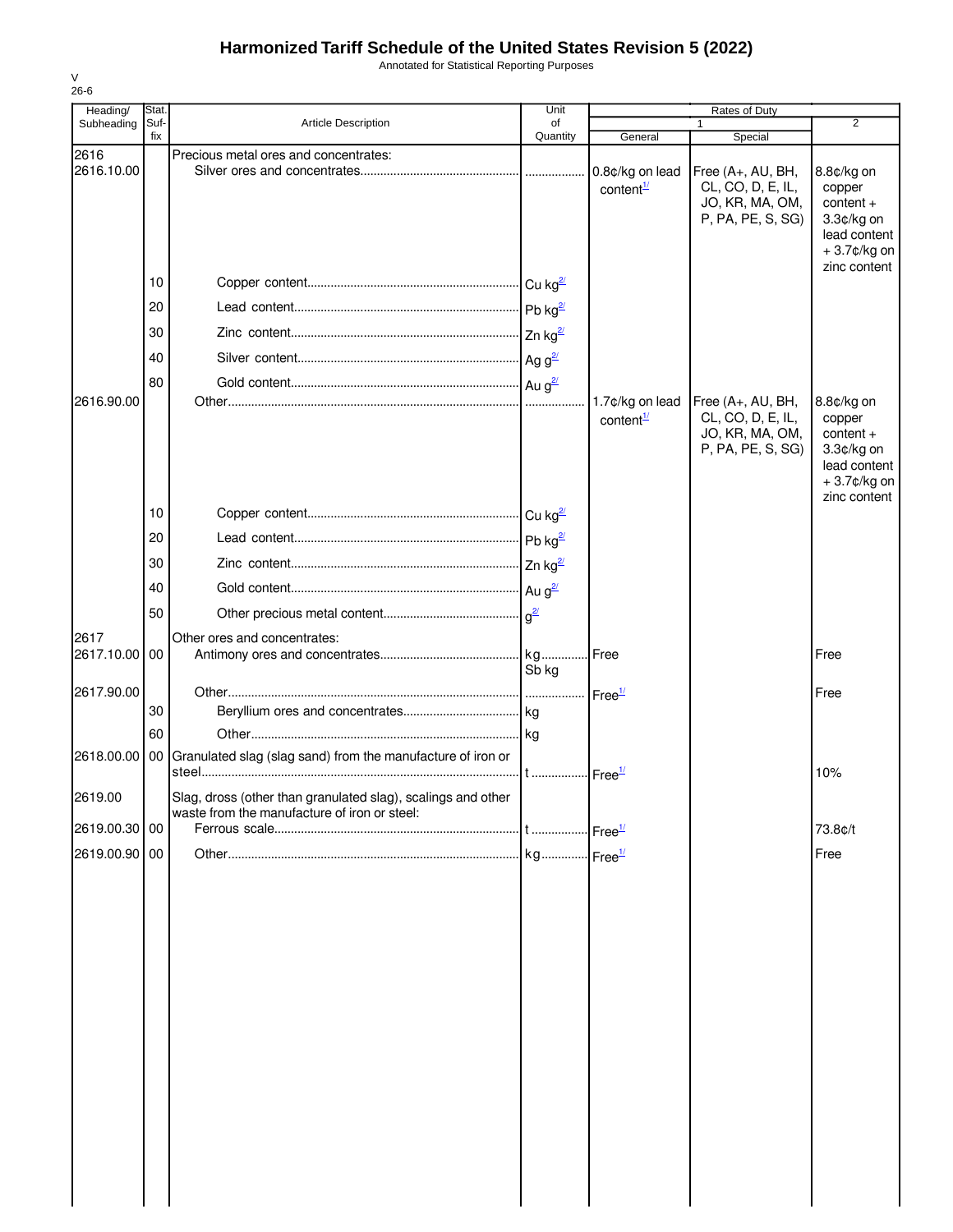Annotated for Statistical Reporting Purposes

| Heading/              | Stat        |                                                                                                                                                         | Unit           |                                                                      | <b>Rates of Duty</b>                                                                     | 26-7                                                                                                |
|-----------------------|-------------|---------------------------------------------------------------------------------------------------------------------------------------------------------|----------------|----------------------------------------------------------------------|------------------------------------------------------------------------------------------|-----------------------------------------------------------------------------------------------------|
| Subheading            | Suf-<br>fix | <b>Article Description</b>                                                                                                                              | of<br>Quantity | General                                                              | $\mathbf{1}$<br>Special                                                                  | $\overline{2}$                                                                                      |
| 2620                  |             | Slag, ash and residues (other than from the manufacture of<br>iron or steel), containing arsenic, metals or their compounds:<br>Containing mainly zinc: |                |                                                                      |                                                                                          |                                                                                                     |
| 2620.11.00 00         |             |                                                                                                                                                         |                |                                                                      |                                                                                          | 5%                                                                                                  |
| 2620.19<br>2620.19.30 | 00          | Other:                                                                                                                                                  | Zn kg          |                                                                      |                                                                                          | 3.3¢/kg                                                                                             |
| 2620.19.60            |             |                                                                                                                                                         |                | 0.7¢/kg on<br>copper content<br>$+0.7$ ¢/kg on<br>lead content $1/2$ | Free (A, AU, BH, CL, 8.8¢/kg on<br>CO, D, E, IL, JO,<br>KR, MA, OM, P,<br>PA, PE, S, SG) | copper<br>$content +$<br>3.3¢/kg on<br>lead content<br>+3.7¢/kg on                                  |
|                       | 10          |                                                                                                                                                         |                |                                                                      |                                                                                          | zinc content                                                                                        |
|                       | 20          |                                                                                                                                                         |                |                                                                      |                                                                                          |                                                                                                     |
|                       | 30          |                                                                                                                                                         |                |                                                                      |                                                                                          |                                                                                                     |
|                       | 40          |                                                                                                                                                         |                |                                                                      |                                                                                          |                                                                                                     |
|                       | 50          |                                                                                                                                                         |                |                                                                      |                                                                                          |                                                                                                     |
| 2620.21.00            |             | Containing mainly lead:<br>Leaded gasoline sludges and leaded anti-knock                                                                                |                |                                                                      |                                                                                          | 8.8¢/kg on                                                                                          |
|                       |             |                                                                                                                                                         |                |                                                                      |                                                                                          | copper<br>$content +$<br>3.3¢/kg on<br>lead content<br>+3.7¢/kg on<br>zinc content                  |
|                       | 10          |                                                                                                                                                         |                |                                                                      |                                                                                          |                                                                                                     |
|                       | 20          |                                                                                                                                                         |                |                                                                      |                                                                                          |                                                                                                     |
|                       | 30          |                                                                                                                                                         |                |                                                                      |                                                                                          |                                                                                                     |
|                       | 40          |                                                                                                                                                         |                |                                                                      |                                                                                          |                                                                                                     |
|                       | 50          |                                                                                                                                                         |                |                                                                      |                                                                                          |                                                                                                     |
| 2620.29.00            |             |                                                                                                                                                         |                | $\cdot$ Free <sup>1/</sup>                                           |                                                                                          | 8.8¢/kg on<br>copper<br>$content +$<br>3.3¢/kg on<br>lead content<br>$+3.7$ ¢/kg on<br>zinc content |
|                       | 10          |                                                                                                                                                         |                |                                                                      |                                                                                          |                                                                                                     |
|                       | 20          |                                                                                                                                                         |                |                                                                      |                                                                                          |                                                                                                     |
|                       | 30          |                                                                                                                                                         |                |                                                                      |                                                                                          |                                                                                                     |
|                       | 40          |                                                                                                                                                         |                |                                                                      |                                                                                          |                                                                                                     |
|                       | 50          |                                                                                                                                                         |                |                                                                      |                                                                                          |                                                                                                     |
|                       |             |                                                                                                                                                         |                |                                                                      |                                                                                          |                                                                                                     |
|                       |             |                                                                                                                                                         |                |                                                                      |                                                                                          |                                                                                                     |
|                       |             |                                                                                                                                                         |                |                                                                      |                                                                                          |                                                                                                     |
|                       |             |                                                                                                                                                         |                |                                                                      |                                                                                          |                                                                                                     |

V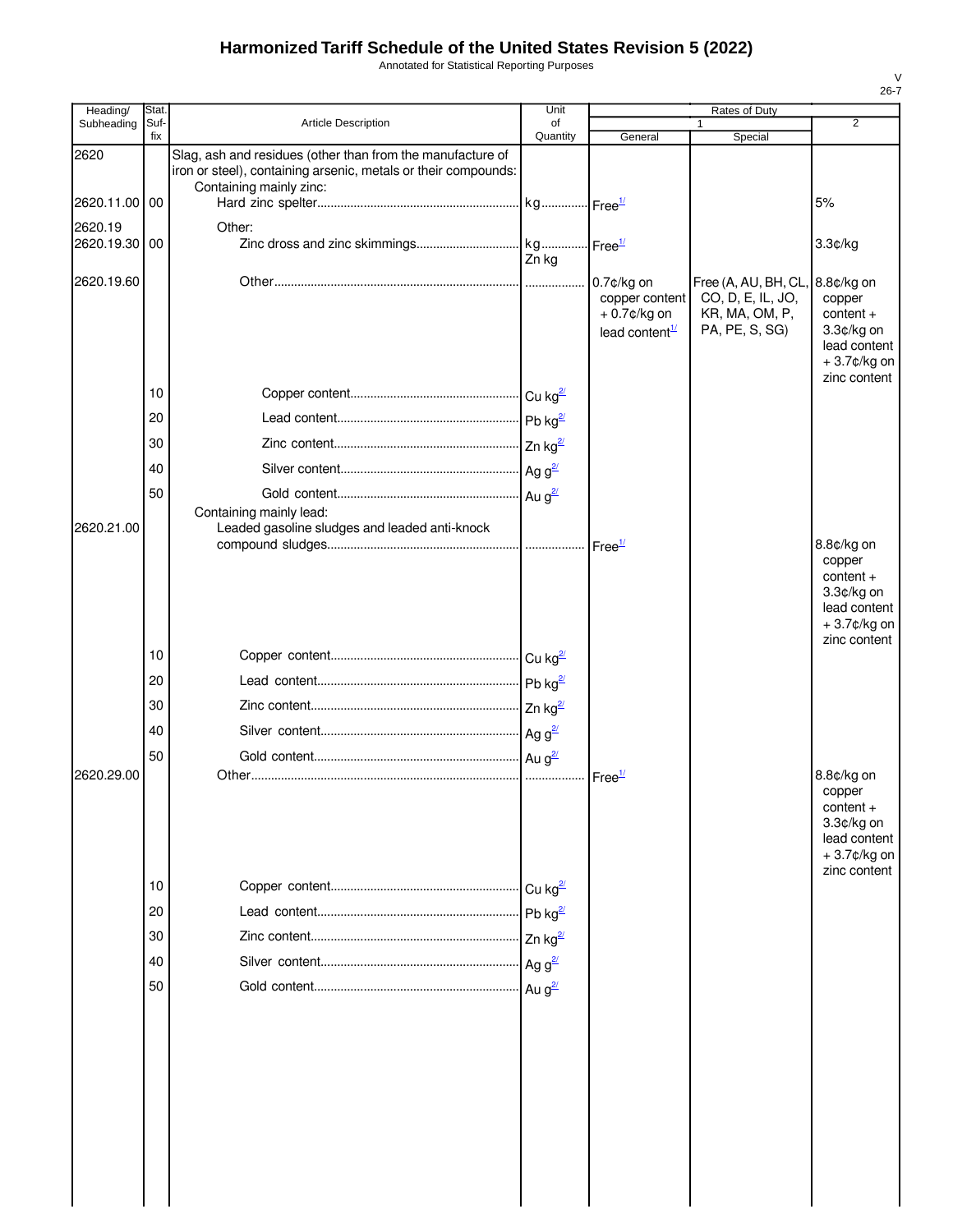Annotated for Statistical Reporting Purposes

| Heading/    | Stat.       |                                                                                                                                                                                | Unit           |                    | Rates of Duty                                                                  |                                                                                  |
|-------------|-------------|--------------------------------------------------------------------------------------------------------------------------------------------------------------------------------|----------------|--------------------|--------------------------------------------------------------------------------|----------------------------------------------------------------------------------|
| Subheading  | Suf-<br>fix | Article Description                                                                                                                                                            | of<br>Quantity | General            | 1<br>Special                                                                   | 2                                                                                |
| 2620 (con.) |             | Slag, ash and residues (other than from the manufacture of<br>iron or steel), containing arsenic, metals or their compounds:<br>(con.)                                         |                |                    |                                                                                |                                                                                  |
| 2620.30.00  |             |                                                                                                                                                                                |                | Free <sup>1/</sup> |                                                                                | 8.8¢/kg on<br>copper<br>$content +$<br>3.3¢/kg on<br>lead content<br>+3.7¢/kg on |
|             | 10          |                                                                                                                                                                                |                |                    |                                                                                | zinc content                                                                     |
|             | 20          |                                                                                                                                                                                |                |                    |                                                                                |                                                                                  |
|             | 30          |                                                                                                                                                                                |                |                    |                                                                                |                                                                                  |
|             | 40          |                                                                                                                                                                                |                |                    |                                                                                |                                                                                  |
|             | 50          |                                                                                                                                                                                |                |                    |                                                                                |                                                                                  |
| 2620.40.00  |             |                                                                                                                                                                                |                | Free               |                                                                                | Free                                                                             |
|             | 30          |                                                                                                                                                                                | $V_2O_5$ kg    |                    |                                                                                |                                                                                  |
|             | 60          |                                                                                                                                                                                |                |                    |                                                                                |                                                                                  |
| 2620.60     |             | Containing arsenic, mercury, thallium or their mixtures, of<br>a kind used for the extraction of arsenic or those metalsor<br>for the manufacture of their chemical compounds: |                |                    |                                                                                |                                                                                  |
| 2620.60.10  | 00          | Of a kind used only for the extraction of arsenic or the                                                                                                                       |                |                    |                                                                                |                                                                                  |
|             |             |                                                                                                                                                                                |                |                    | Free (A+, AU, BH,<br>CL, CO, D, E, IL,<br>JO, KR, MA, OM,<br>P, PA, PE, S, SG) | 25%                                                                              |
| 2620.60.90  | 00          |                                                                                                                                                                                |                |                    |                                                                                | 30%                                                                              |
|             |             |                                                                                                                                                                                |                |                    |                                                                                |                                                                                  |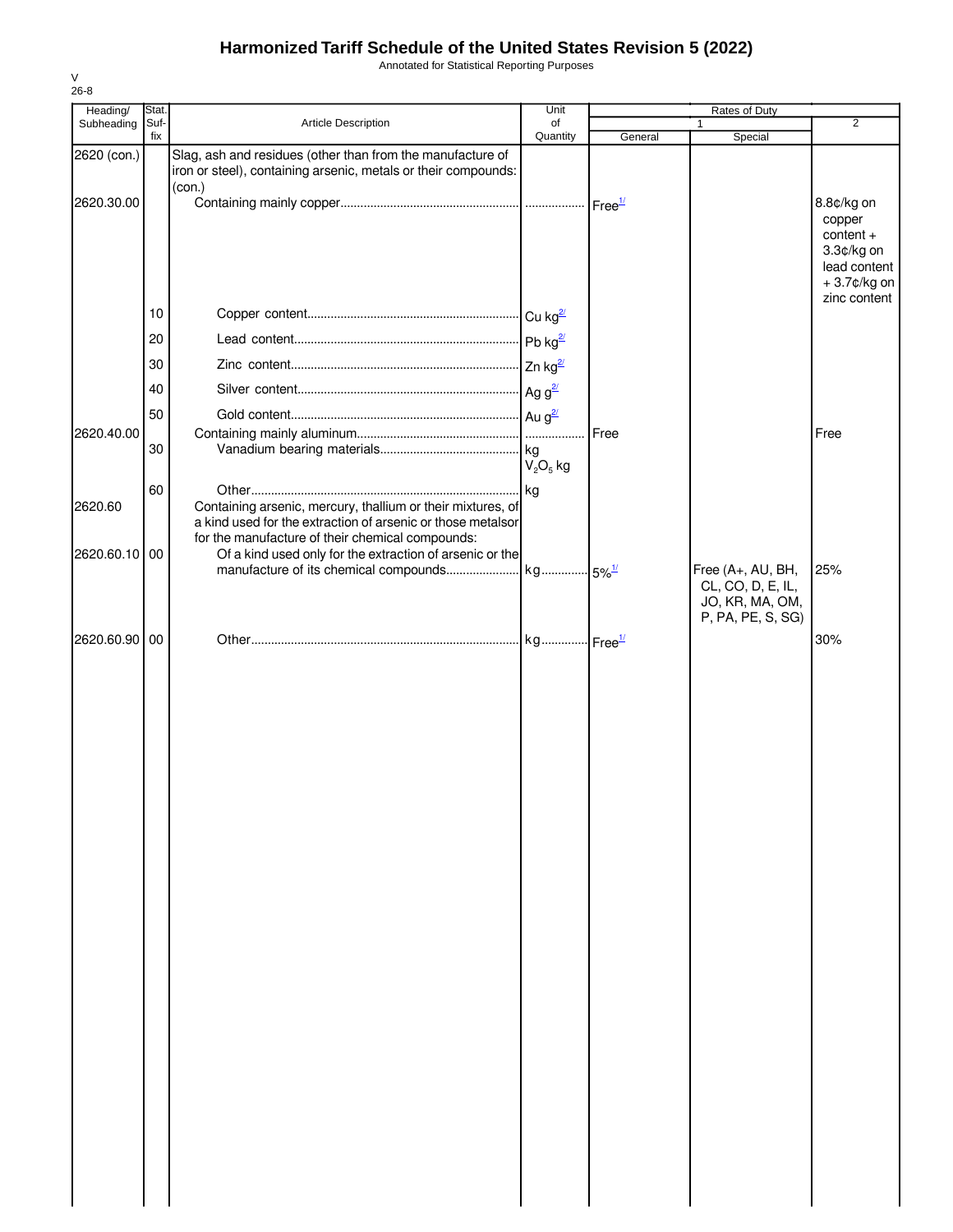Annotated for Statistical Reporting Purposes

| Heading/                 | Stat        |                                                                                                                                                                                                              | Unit                               |                                                                    | Rates of Duty                                                                              |                                |
|--------------------------|-------------|--------------------------------------------------------------------------------------------------------------------------------------------------------------------------------------------------------------|------------------------------------|--------------------------------------------------------------------|--------------------------------------------------------------------------------------------|--------------------------------|
| Subheading               | Suf-<br>fix | <b>Article Description</b>                                                                                                                                                                                   | of<br>Quantity                     | General                                                            | Special                                                                                    | 2                              |
| 2620 (con.)              |             | Slag, ash and residues (other than from the manufacture of<br>iron or steel), containing arsenic, metals or their compounds:<br>(con.)                                                                       |                                    |                                                                    |                                                                                            |                                |
| 2620.91.00 00            |             | Other:<br>Containing antimony, beryllium, cadmium, chromium                                                                                                                                                  |                                    |                                                                    |                                                                                            | 30%                            |
| 2620.99<br>2620.99.10 00 |             | Other:                                                                                                                                                                                                       | kg Free <sup>1/</sup><br>$V2O5$ kg |                                                                    |                                                                                            | Free                           |
| 2620.99.20 00            |             |                                                                                                                                                                                                              | W kg                               | kg 17.6¢/kg on<br>tungsten<br>$content +$<br>$3.8\%$ <sup>1/</sup> | Free (A, AU, BH, CL, \$1.32/kg on<br>CO, D, E, IL, JO,<br>KR, MA, OM, P,<br>PA, PE, S, SG) | tungsten<br>$content +$<br>40% |
| 2620.99.30 00            |             | Materials not provided for elsewhere in this<br>heading containing by weight over 10 percent                                                                                                                 | kg                                 | Free <sup>1/</sup>                                                 |                                                                                            | Free                           |
|                          |             |                                                                                                                                                                                                              | Ni kg                              |                                                                    |                                                                                            |                                |
| 2620.99.50 00            |             | Slag containing by weight over 40 percent titanium,<br>and which if containing over 2 percent by weight<br>of copper, lead, or zinc is not to be treated for the                                             | kg Free <sup>1/</sup>              |                                                                    |                                                                                            | Free                           |
| 2620.99.75               |             | Other materials which are residues not advanced<br>in value or condition by any means, and which if<br>containing over 2 percent by weight of copper, lead<br>or zinc are not to be treated for the recovery |                                    |                                                                    |                                                                                            |                                |
|                          |             |                                                                                                                                                                                                              |                                    | Free <sup>1/</sup>                                                 |                                                                                            | Free                           |
|                          | 20          |                                                                                                                                                                                                              | $V_2O_5$ kg                        |                                                                    |                                                                                            |                                |
|                          | 60          | Other materials containing silver $Au g^2$                                                                                                                                                                   |                                    |                                                                    |                                                                                            |                                |
|                          | 80          | Other materials containing gold Au g <sup>2/</sup>                                                                                                                                                           |                                    |                                                                    |                                                                                            |                                |
|                          | 90          | Other materials that do not contain<br>vanadium, silver or gold kg                                                                                                                                           |                                    |                                                                    |                                                                                            |                                |
| 2620.99.85 00            |             |                                                                                                                                                                                                              |                                    |                                                                    |                                                                                            | 30%                            |
| 2621<br>2621.10.00 00    |             | Other slag and ash, including seaweed ash (kelp); ash and<br>residues from the incineration of municipal waste:<br>Ash and residues from the incineration of municipal                                       |                                    |                                                                    |                                                                                            |                                |
|                          |             |                                                                                                                                                                                                              |                                    | Free <sup>3/</sup>                                                 |                                                                                            | Free                           |
| 2621.90.00 00            |             |                                                                                                                                                                                                              |                                    | Free <sup>1/</sup>                                                 |                                                                                            | Free                           |
|                          |             |                                                                                                                                                                                                              |                                    |                                                                    |                                                                                            |                                |